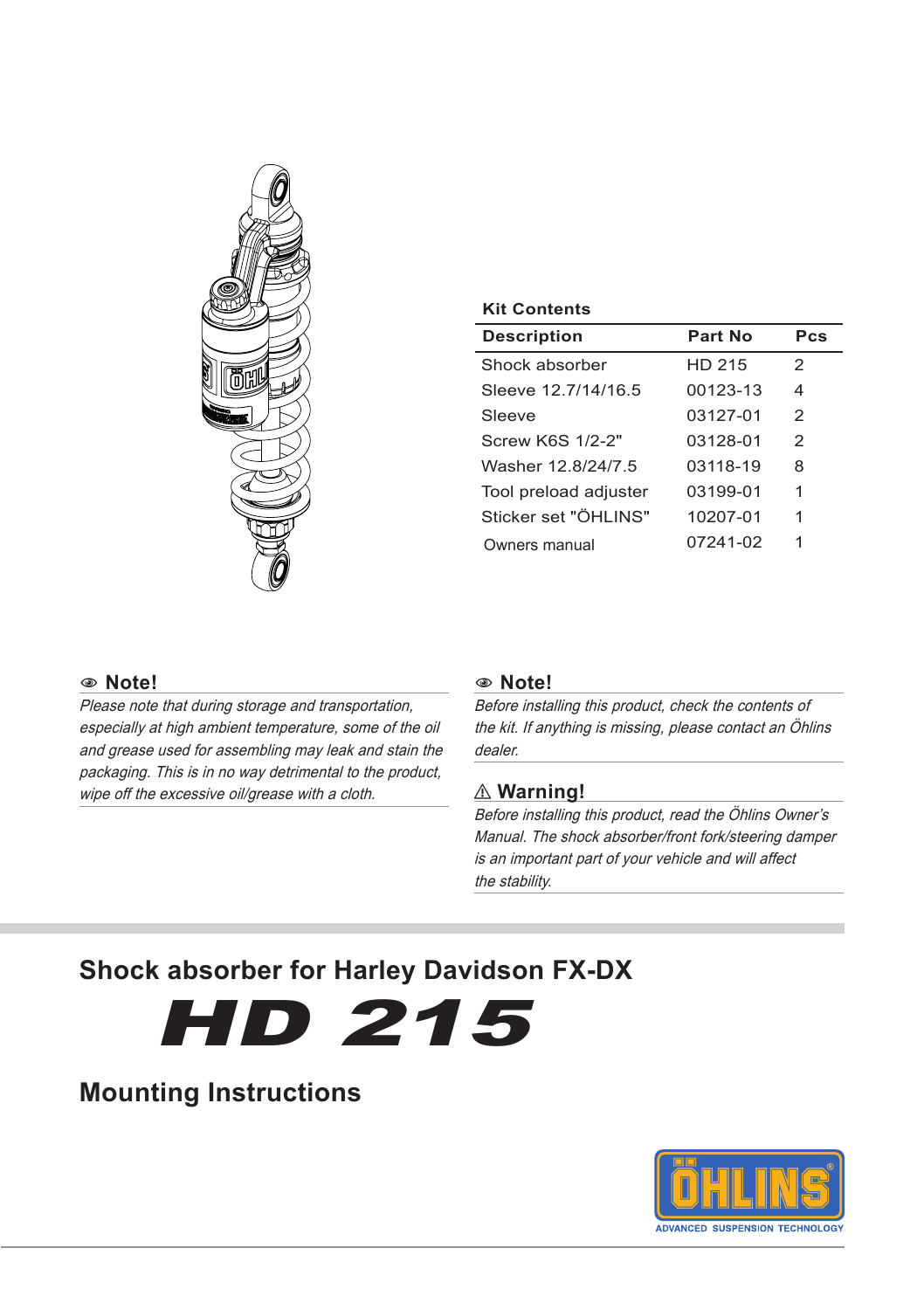# **MOUNTING INSTRUCTIONS**

# ⚠ **Warning!**

It is advisable to have an Öhlins dealer install the shock absorber/front fork/steering damper.

# ⚠ **Warning!**

If working on a raised vehicle, ensure it is securely supported so that it will not tip.

### 1 **Note!**

Before mounting this product clean the vehicle thoroughly.

### 1 **Note!**

When working on this product, always see the Vehicle Service Manual for vehicle specific procedures and important data.

### **1**

Put the motorcycle on a workstand so that the rear wheel barely touches the ground.

#### **2**

Loosen and remove the original shock absorbers.

#### **3**

Install the Öhlins shock absorber in the same position as the original unit.

#### 1 **Note!**

Lower the vehicle so that the suspension is slightly compressed before tightening the screws.

## ✋**✋ Caution!**

Ensure that all screws are tightened to the correct torque and that nothing fouls or restricts movement of the shock absorber/front fork/steering damper when the suspension is fully compressed or extended.

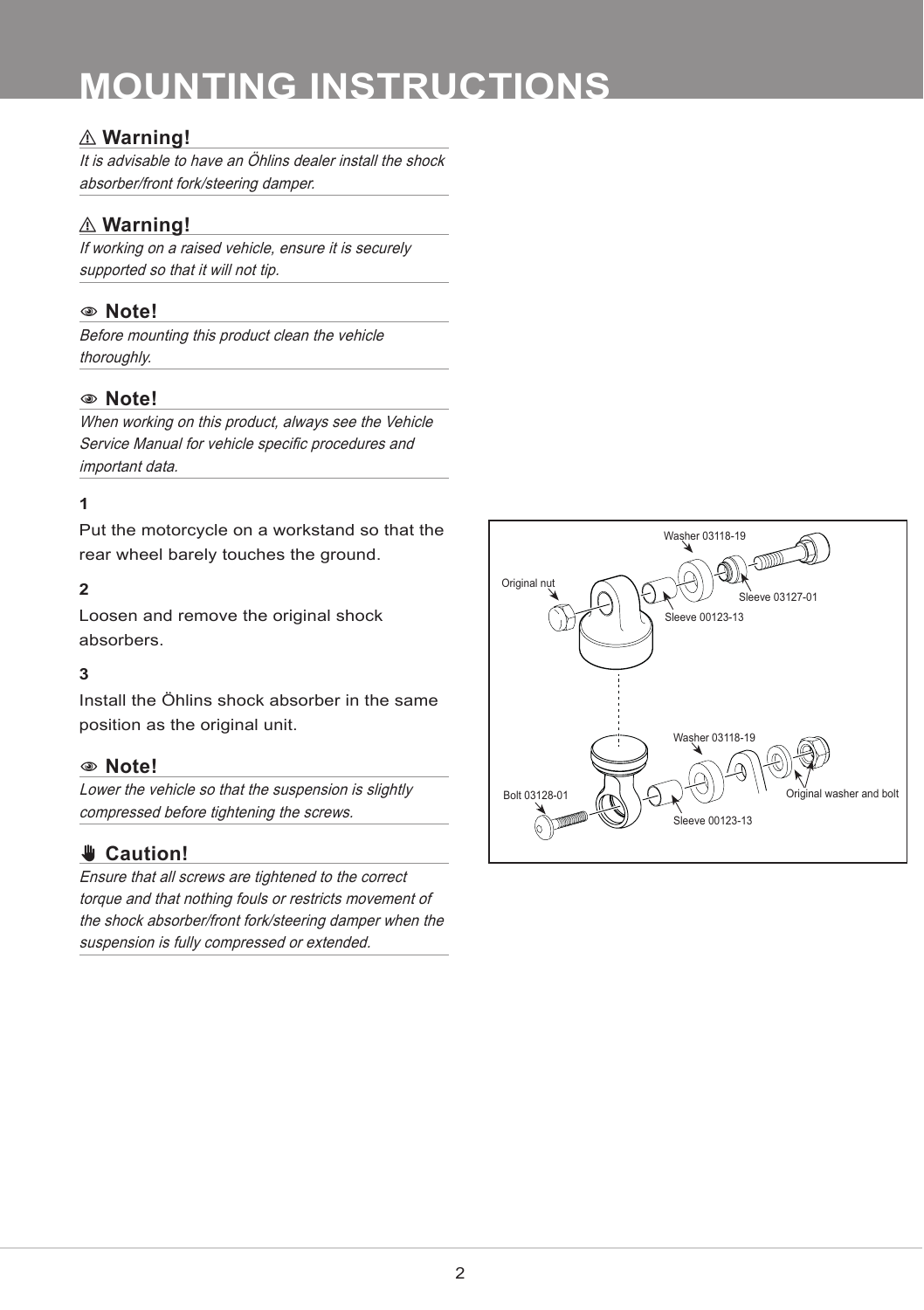# **MOUNTING INSTRUCTIONS**